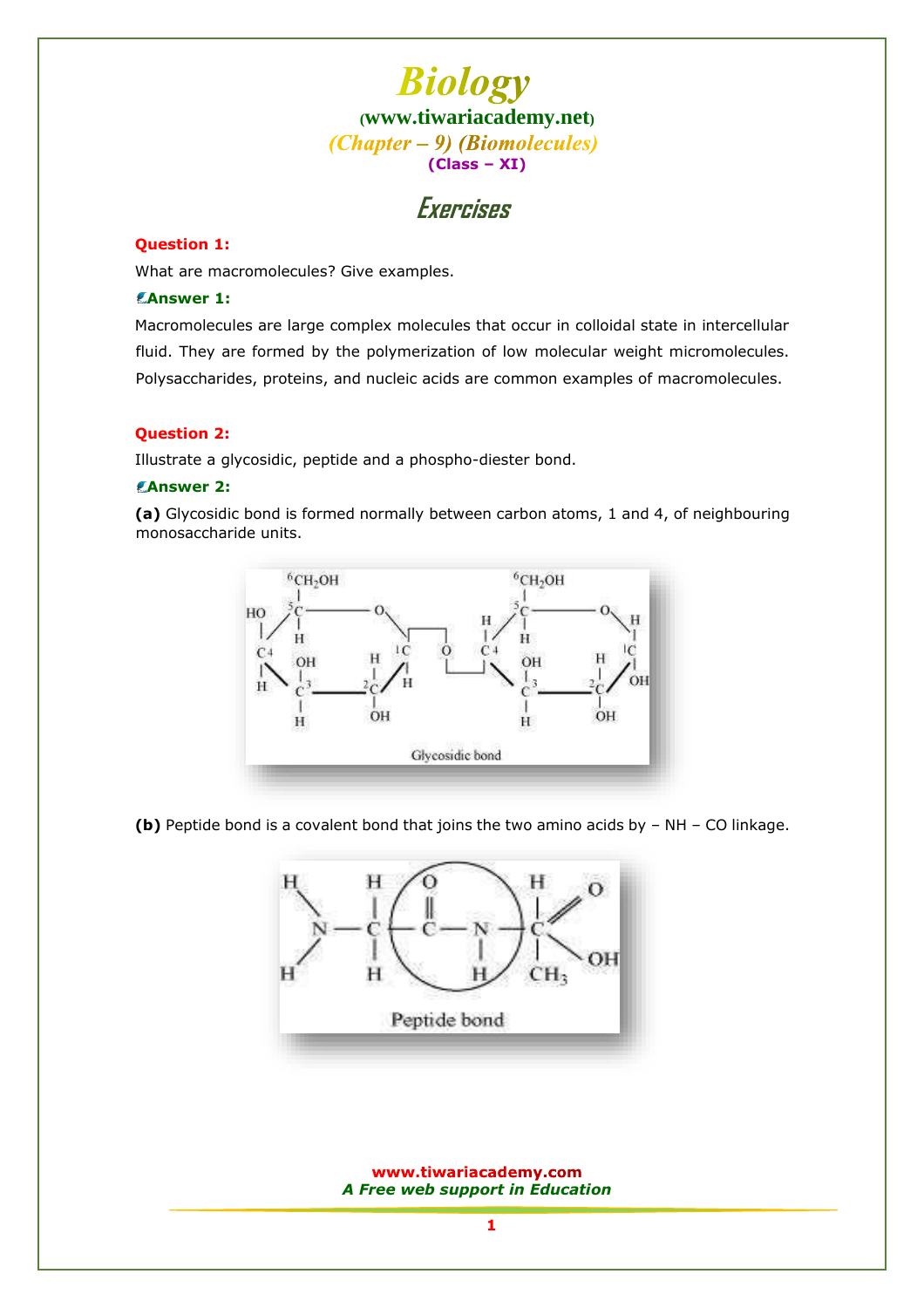

**(c)** Phosphodiester bond is a strong covalent bond between phosphate and two sugar groups. Such bonds form the sugar phosphate backbone of nucleic acids.



### **Question 3:**

What is meant by tertiary structure of proteins?

### **Answer 3:**

The helical polypeptide chain undergoes coiling and folding to form a complex three dimensional shape referred to as tertiary structure of proteins. These coils and folds are arranged to hide the non-polar amino acid chains and to expose the polar side chains. The tertiary structure is held together by the weak bonds formed between various parts of the polypeptide chain.

#### **Question 4:**

Find and write down structures of 10 interesting small molecular weight biomolecules. Find if there is any industry which manufactures the compounds by isolation. Find out who are the buyers.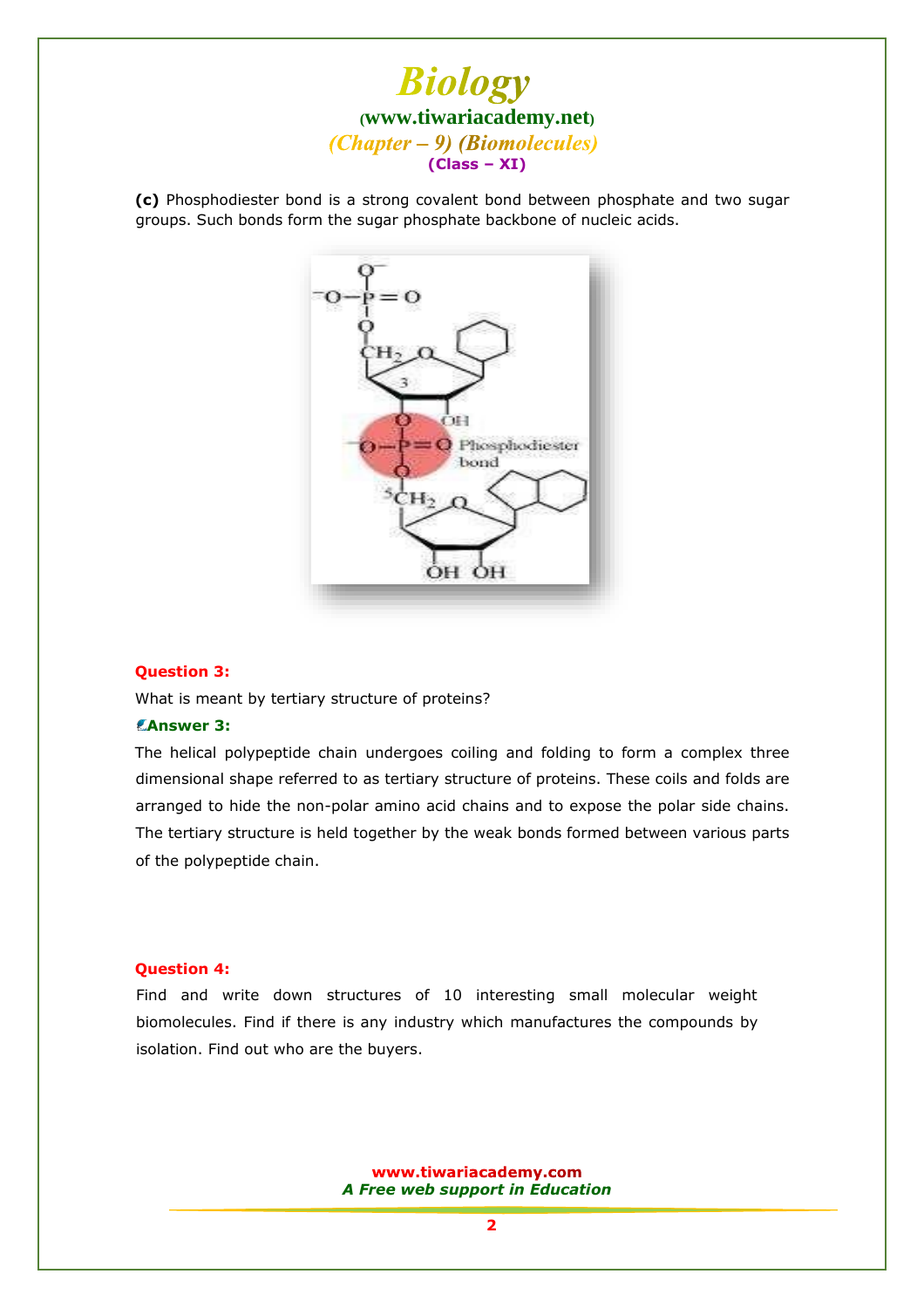### **Answer 4:**

**(a)**



www.tiwariacademy.com *A Free web support in Education*

**3**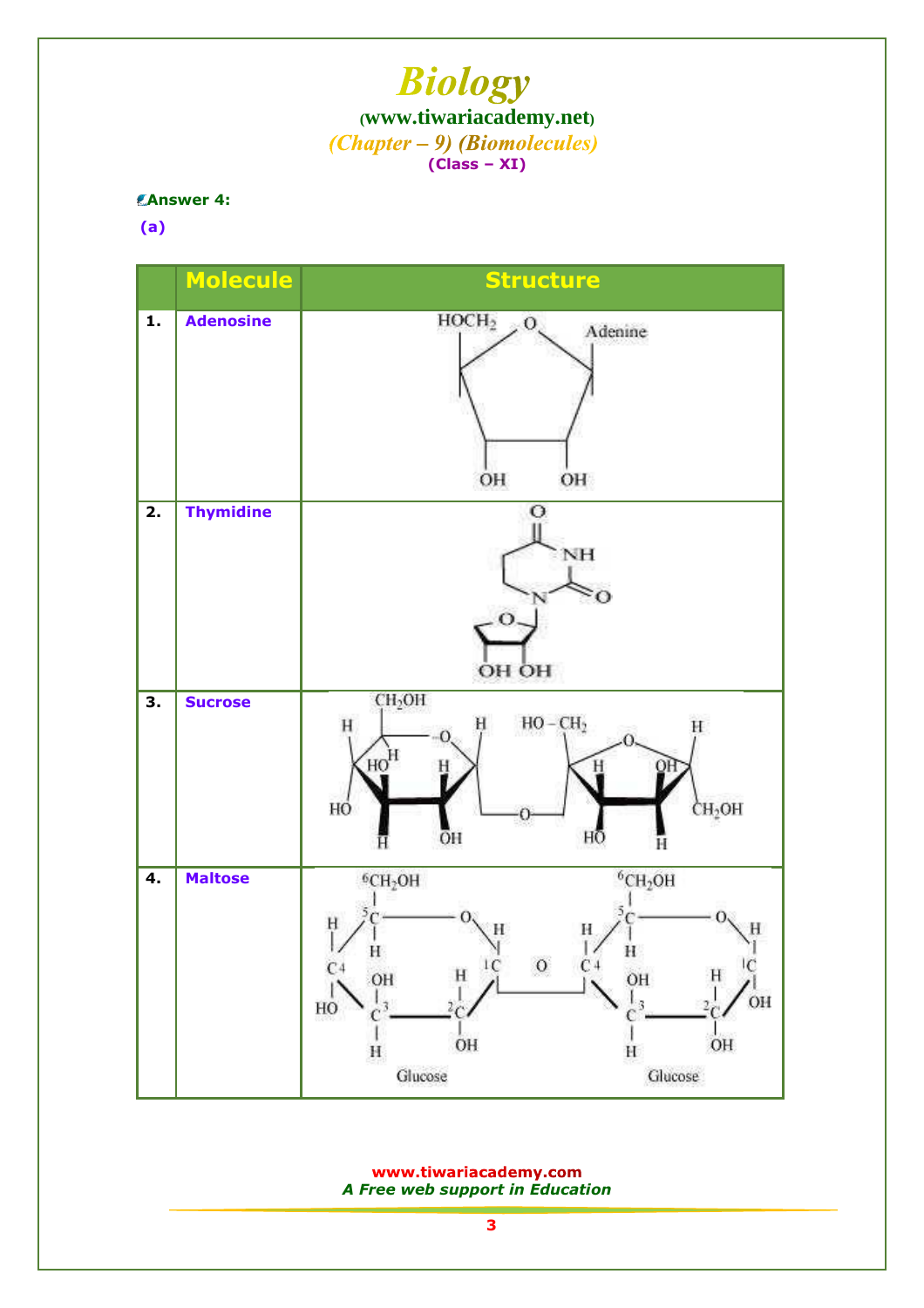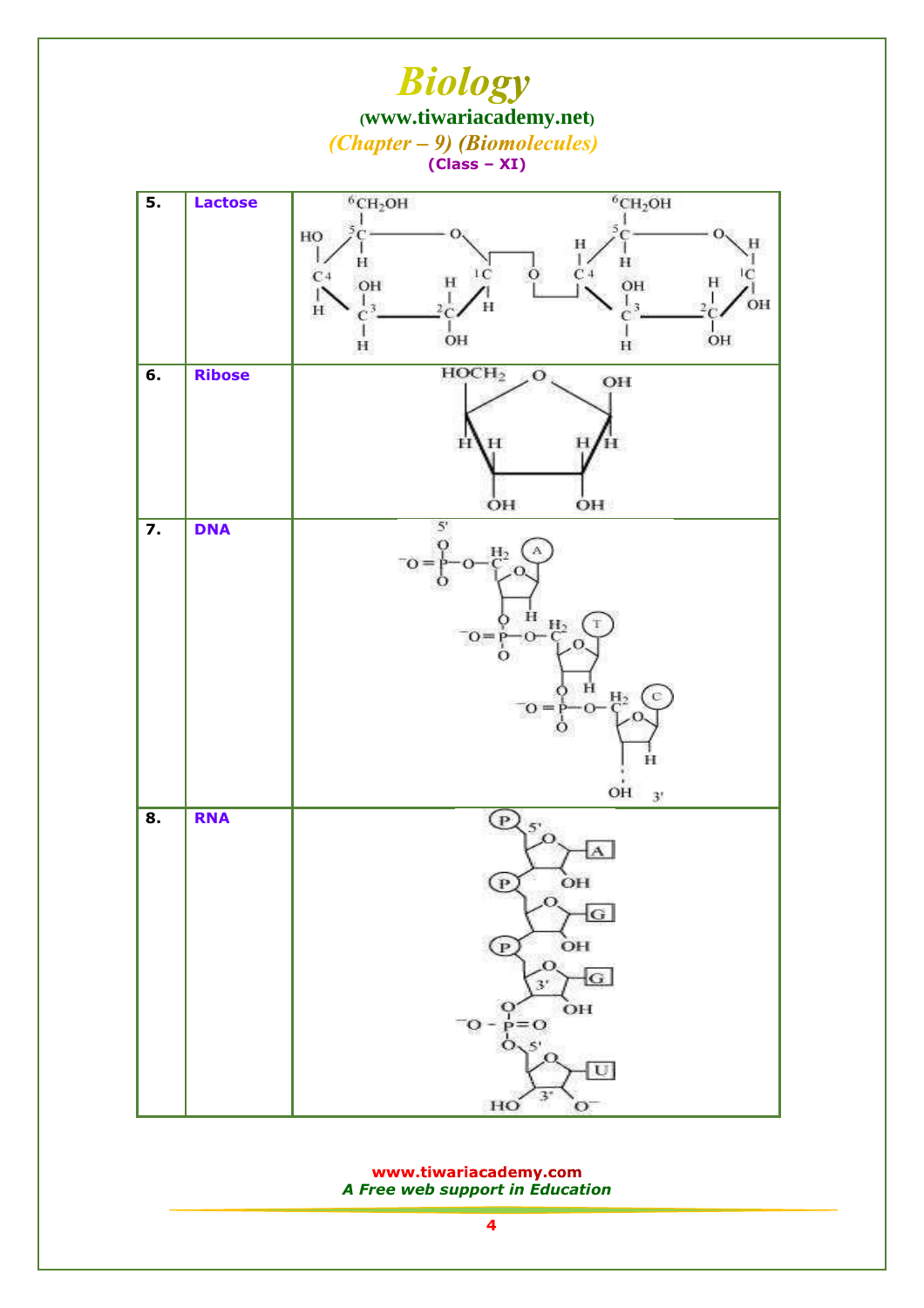## **Biology**

**([www.tiwariacademy.net](http://www.tiwariacademy.net/))**

 $(Chapter - 9)$  (Biomolecules)

### **(Class – XI)**

| 9.  | <b>Glycerol</b> | CH <sub>2</sub><br>OH<br>acco<br>CН<br>OH |  |  |
|-----|-----------------|-------------------------------------------|--|--|
|     |                 | CH <sub>2</sub><br>OH                     |  |  |
| 10. | <b>Insulin</b>  | $H_2N-$<br>соон<br>A chain                |  |  |
|     |                 | $H_2N$<br>$-COOH$<br><b>B</b> chain       |  |  |

**(b)**

| , ט |                                         |                              |                                                                                                           |
|-----|-----------------------------------------|------------------------------|-----------------------------------------------------------------------------------------------------------|
|     | <b>Compound</b>                         | <b>Manufacturer</b>          | <b>Buyer</b>                                                                                              |
| 1.  | Starch products                         | Kosha<br>Impex<br>$(P)$ Ltd. | Research laboratories, educational<br>institutes, and other industries,<br>which use biomolecules<br>as a |
| 2.  | Liquid glucose                          | Marudhar apparels            | other<br>precursor for<br>making<br>products.                                                             |
| 3.  | <b>Various</b><br>enzymes               | Map (India) Ltd              |                                                                                                           |
|     | such as amylase,<br>protease, cellulase |                              |                                                                                                           |

### **Question 5:**

Proteins have primary structure. If you are given a method to know which amino acid is at either of the two termini (ends) of a protein, can you connect this information to purity or homogeneity of a protein?

### **Answer 5:**

Yes, if we are given a method to know the sequence of proteins, we can connect this information to the purity of a protein. It is known that an accurate sequence of a certain amino acid is very important for the functioning of a protein. If there is any change in the sequence, it would alter its structure, thereby altering the function. If we are provided with a method to know the sequence of an unknown protein, then using this information, we can determine its structure and compare it with any of the known correct protein sequence. Any change in the sequence can be linked to the purity or homogeneity of a protein.

For example, any one change in the sequence of haemoglobin can alter the normal haemoglobin structure to an abnormal structure that can cause sickle cell anaemia.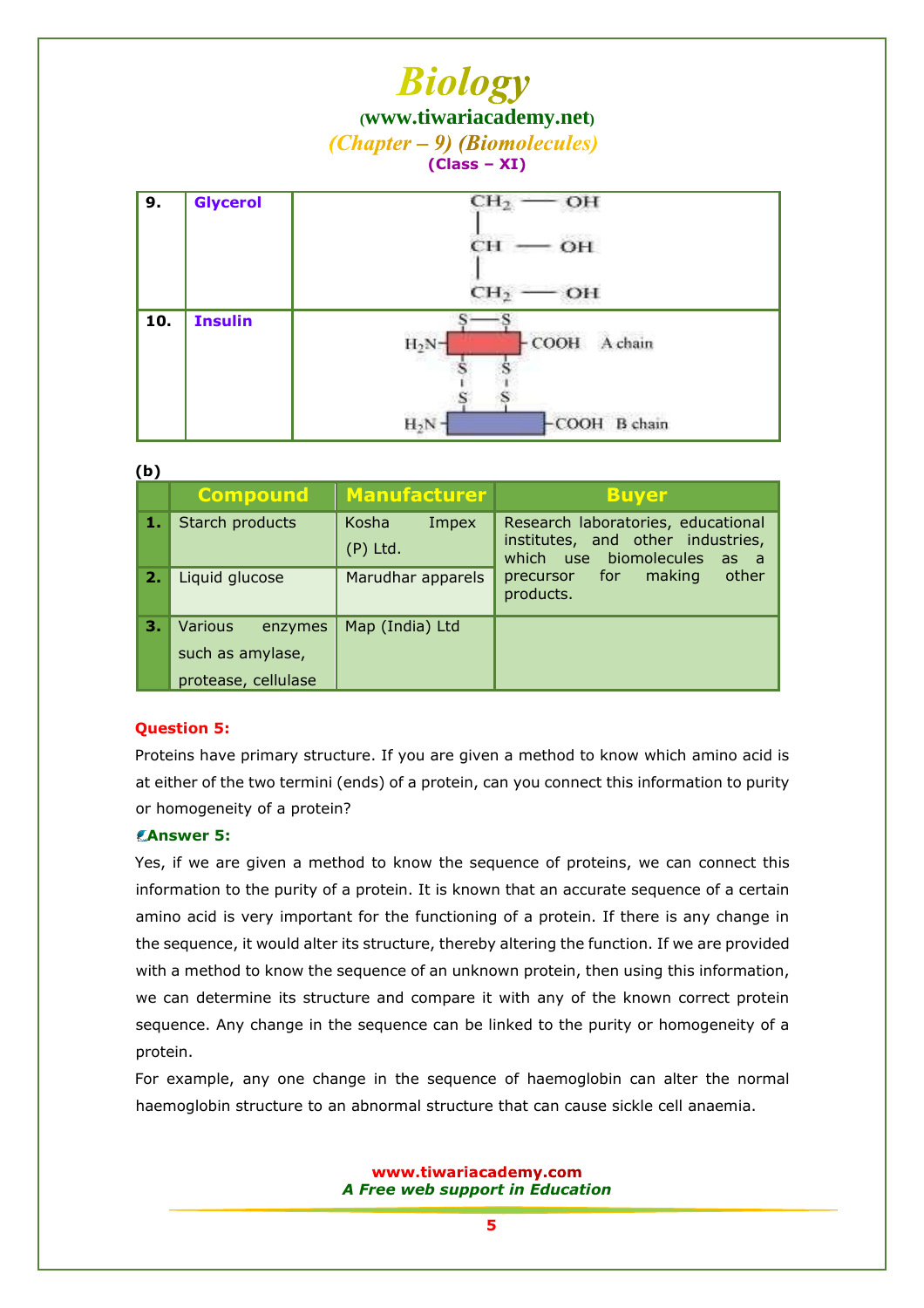### **Question 6:**

Find out and make a list of proteins used as therapeutic agents. Find other applications of proteins (e.g., cosmetics, etc.)

### **Answer 6:**

Proteins used as therapeutic agents are as follows:

- $\triangleright$  Thrombin and fibrinogen They help in blood clotting.
- $\triangleright$  Antigen (antibody) It helps in blood transfusion.
- $\triangleright$  Insulin It helps in maintaining blood glucose level in the body.
- $\triangleright$  Renin It helps in osmoregulation.

Proteins are also commonly used in the manufacture of cosmetics, toxins, and as biological buffers.

### **Question 7:**

Explain the composition of triglyceride.

### **Answer 7:**

Triglyceride is a glyceride, which is formed from a single molecule of glycerol, esterified with three fatty acids. It is mainly present in vegetable oils and animal fat.



[Structure of triglyceride](www.tiwariacademy.net)

The general chemical formula of triglyceride is

 $R, COO-CH, CH(-OOCR<sub>1</sub>)CH, -OOCR<sub>3</sub>$ 

Where  $R_1$ ,  $R_2$ , and  $R_3$  are fatty acids. These three fatty acids can be same or different.

#### **Question 8:**

Can you describe what happens when milk is converted into curd or yoghurt from your understanding of proteins?

### **Answer 8:**

Proteins are macromolecules formed by the polymerization of amino acids. Structurally, proteins are divided into four levels.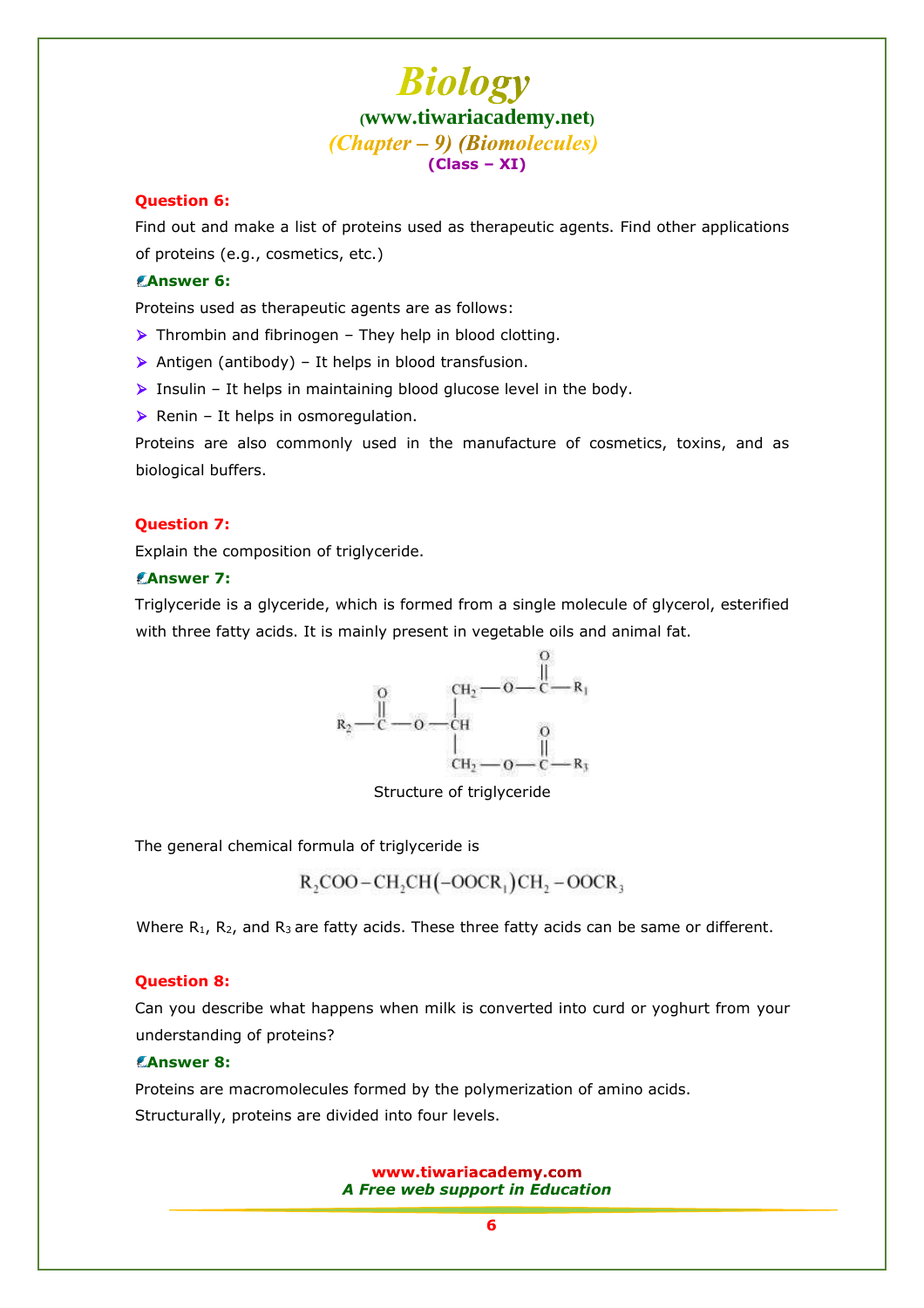$\triangleright$  Primary structure – It is the linear sequence of amino acids in a polypeptide chain.

 Secondary structure – The polypeptide chain is coiled to form a three-dimensional structure.

 $\triangleright$  Tertiary structure – The helical polypeptide chain is further coiled and folded to form a complex structure.

 $\triangleright$  Quaternary structure – More than one polypeptide chains assemble to form the quaternary structure.

Milk has many globular proteins. When milk is converted into curd or yoghurt, these complex proteins get denatured, thus converting globular proteins into fibrous proteins. Therefore, by the process of denaturation, the secondary and tertiary structures of proteins are destroyed.

### **Question 9:**

Can you attempt building models of biomolecules using commercially available atomic models (Ball and Stick models).

### **Answer 9:**

Ball and stick models are 3-D molecular models that can be used to describe the structure of biomolecules.

In ball and stick model, the atoms are represented as balls whereas the bonds that hold the atoms are represented by the sticks. Double and triple bonds are represented by springs that form curved connections between the balls. The size and colour of various atoms are different and are depicted by the relative size of the balls.

It is the most fundamental and common model of representing biomolecular structures.



In the above ball and stick model of D-glucose, the oxygen atoms are represented by red balls, hydrogen atoms by blue balls, while carbon atoms are represented by grey balls.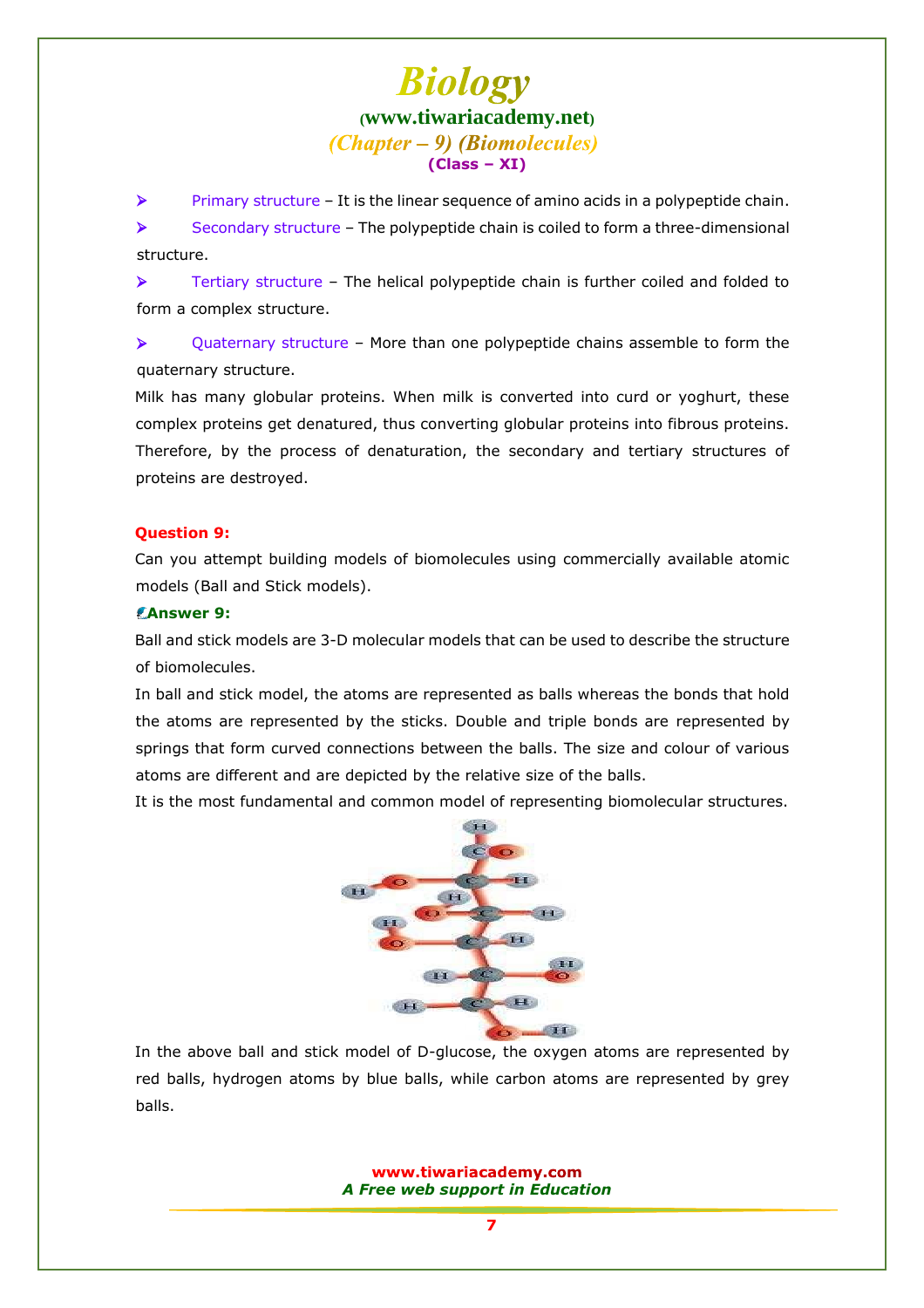### **Question 10:**

Attempt titrating an amino acid against a weak base and discover the number of dissociating (ionizable) functional groups in the amino acid.

### **Answer 10:**

Titrating a neutral or basic amino acid against a weak base will dissociate only one functional group, whereas titration between acidic amino acid and a weak acid will dissociate two or more functional groups.

### **Question 11:**

Draw the structure of the amino acid, alanine.

### **Answer 11:**

Structure of alanine



#### **Question 12:**

What are gums made of? Is Fevicol different?

### **Answer 12:**

Gums are hetero-polysaccharides. They are made from two or more different types of monosaccharides. On the other hand, fevicol is polyvinyl alcohol (PVA) glue. It is not a polysaccharide.

### **Question 13:**

Find out a qualitative test for proteins, fats and oils, amino acids and test any fruit juice, saliva, sweat and urine for them.

#### **Answer 13:**

**(a)** Test for protein

Biuret's test – If Biuret's reagent is added to protein, then the colour of the reagent changes from light blue to purple.

**(b)** Test for fats and oils

Grease or solubility test

**(c)** Test for amino acid

Ninhydrin test – If Ninhydrin reagent is added to the solution, then the colourless solution changes to pink, blue, or purple, depending on the amino acid.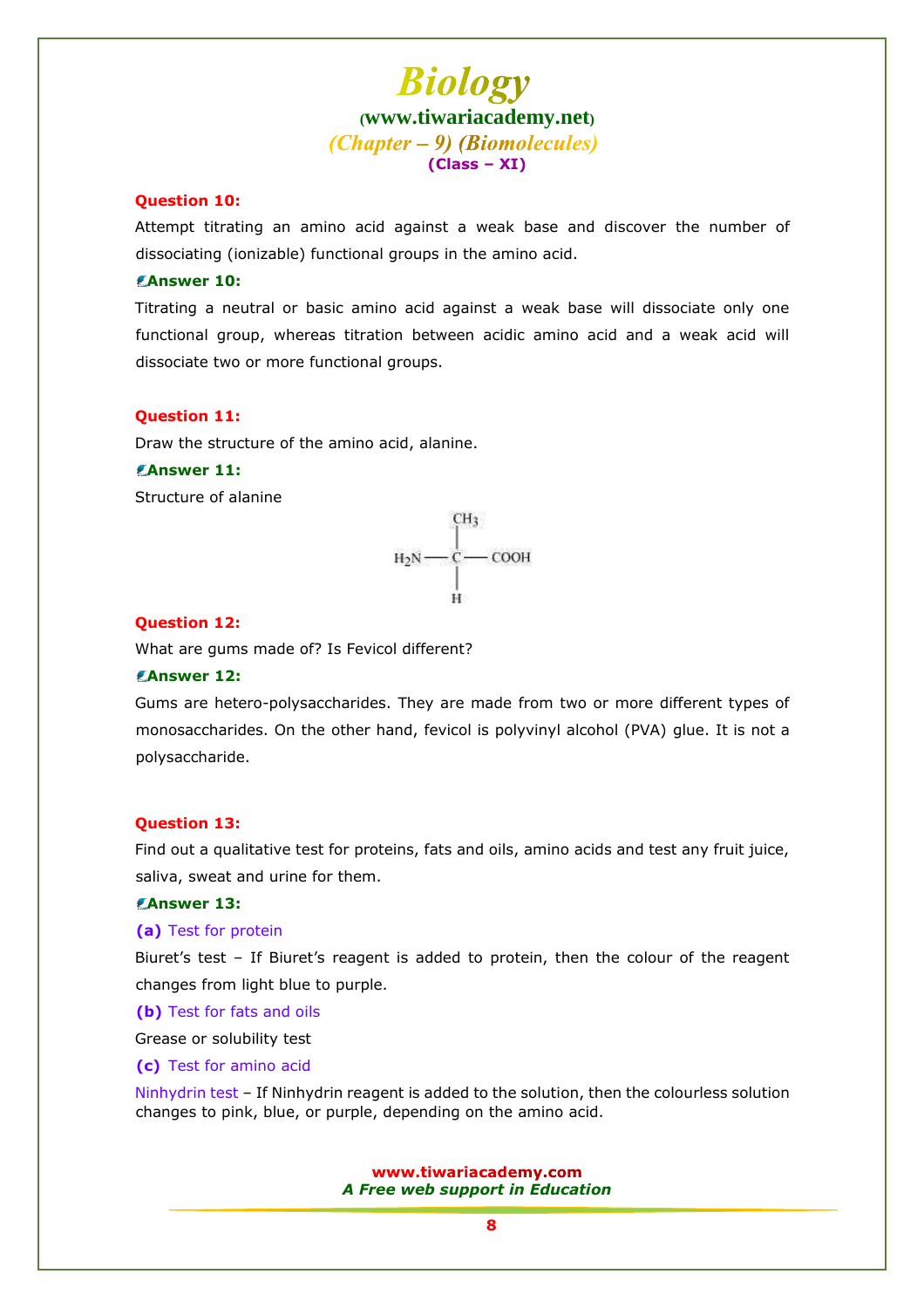# **([www.tiwariacademy.net](http://www.tiwariacademy.net/))** (Chapter – 9) (Biomolecules)

**(Class – XI)**

| <b>Item</b> |                | <b>Name of</b><br>the test | <b>Procedure</b>                                                        | <b>Result</b>                                                        | <b>Inference</b>                                            |
|-------------|----------------|----------------------------|-------------------------------------------------------------------------|----------------------------------------------------------------------|-------------------------------------------------------------|
| 1.          | Fruit<br>juice | Biuret's<br>test           | Fruit<br>juice<br>$+$<br>Biuret's reagent                               | Colour<br>changes<br>from light blue to<br>purple                    | is<br>Protein<br>present.                                   |
|             |                | Grease<br>test             | Τo<br><b>brown</b><br>a<br>paper, add a few<br>drops of fruit<br>juice. | No translucent<br>spot                                               | Fats and oils are<br>absent or are in<br>negligible mounts. |
|             |                | Ninhydrin<br>test          | Fruit<br>juice<br>$+$<br>Ninhydrin reagent<br>+ boil for 5<br>minutes   | Colourless<br>solution changes<br>to pink, blue, or<br>purple colour | Amino acids are<br>present.                                 |

| 2. | Saliva | Biuret's<br>test   | Saliva + Biuret's<br>reagent                                          | Colour changes<br>from light blue to<br>purple                       | Proteins are<br>present.           |
|----|--------|--------------------|-----------------------------------------------------------------------|----------------------------------------------------------------------|------------------------------------|
|    |        | Grease<br>test     | O <sub>n</sub><br>brown<br>a<br>add<br>paper,<br>a<br>drop of saliva. | No translucent<br>spot                                               | Fats/oils<br>are<br>absent.        |
|    |        | Ninhydrin<br>test  | Saliva<br>$+$<br>Ninhydrin<br>$reagent + boil$<br>for 5 minutes       | Colourless<br>solution changes<br>to pink, blue, or<br>purple colour | Amino acids are<br>present.        |
| 3. | Sweat  | Biuret's<br>test   | Sweat + Biuret's<br>reagent                                           | No colour change                                                     | Proteins<br>are<br>absent.         |
|    |        | Solubility<br>test | Sweat + Water                                                         | Oily appearance                                                      | Fats/oil may be<br>present.        |
|    |        | Ninhydrin<br>test  | Sweat<br>$+$<br>Ninhydrin<br>$reagent + boil$<br>for 5 minutes        | No colour change,<br>solution remains<br>colourless                  | Amino acids are<br>absent.         |
| 4. | Urine  | Biuret's<br>test   | drops<br>Few<br>0f<br>urine + Biuret's<br>reagent                     | Colour<br>changes<br>from light blue to<br>purple                    | Proteins<br>are<br>present.        |
|    |        | Solubility<br>test | Few<br>of<br>drops<br>$urine + Water$                                 | of<br>Little<br>bit<br>oily<br>appearance                            | Fats may or may<br>not be present. |

*A Free web support in Education*